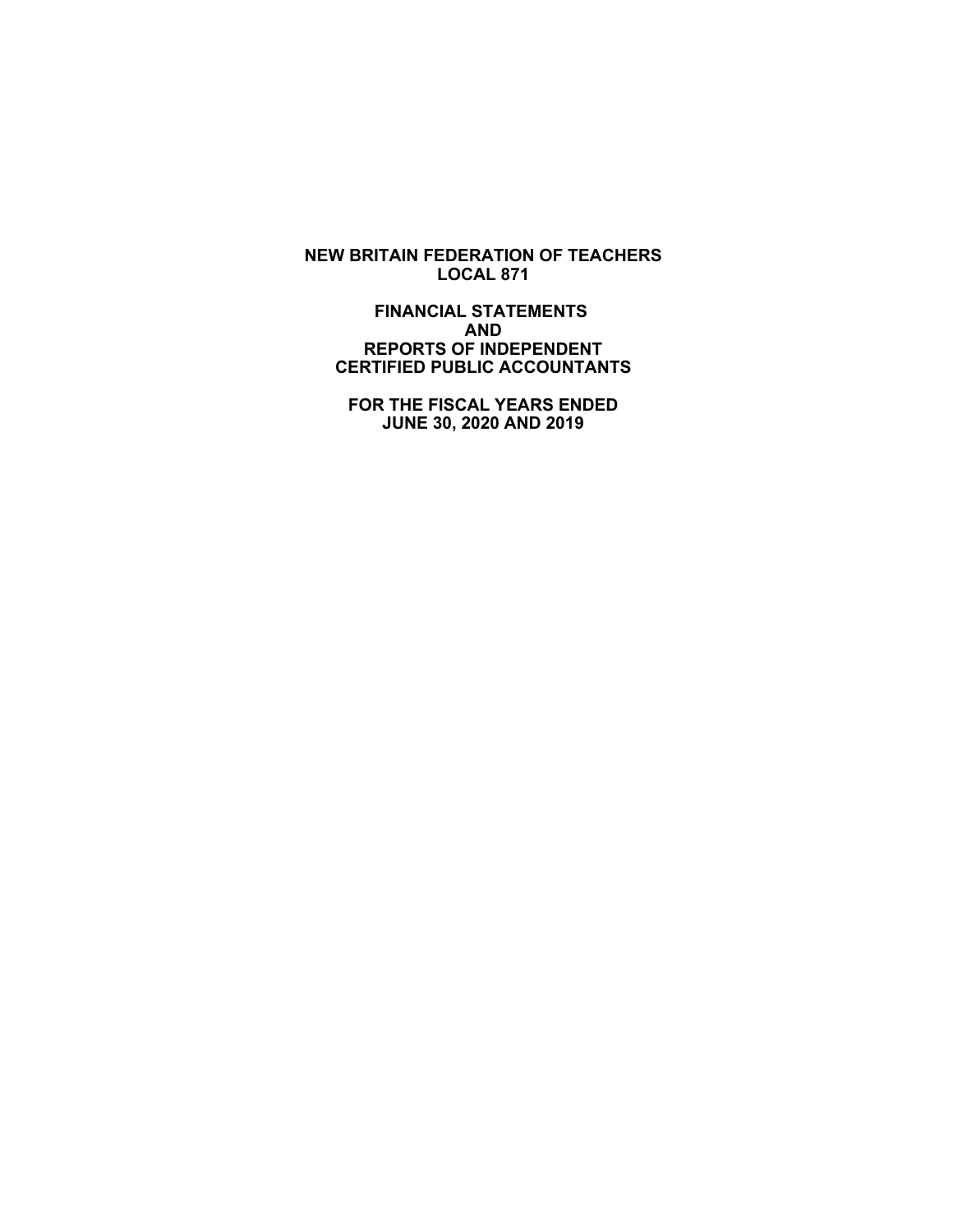## **NEW BRITAIN FEDERATION OF TEACHERS LOCAL 871 TABLE OF CONTENTS FOR THE FISCAL YEARS ENDED JUNE 30, 2020 AND 2019**

| REPORT OF INDEPENDENT CERTIFIED PUBLIC ACCOUNTANTS                                     |   |
|----------------------------------------------------------------------------------------|---|
| STATEMENT OF FINANCIAL POSITION, JUNE 30, 2020 AND 2019                                |   |
| STATEMENT OF ACTIVITIES FOR THE FISCAL YEARS ENDED JUNE<br>30, 2020 AND 2019           | 2 |
| STATEMENT OF CASH FLOWS FOR THE FISCAL YEARS ENDED<br>JUNE 30, 2020 AND 2019           |   |
| NOTES TO THE FINANCIAL STATEMENTS FOR THE FISCAL YEARS<br>ENDED JUNE 30, 2020 AND 2019 | 5 |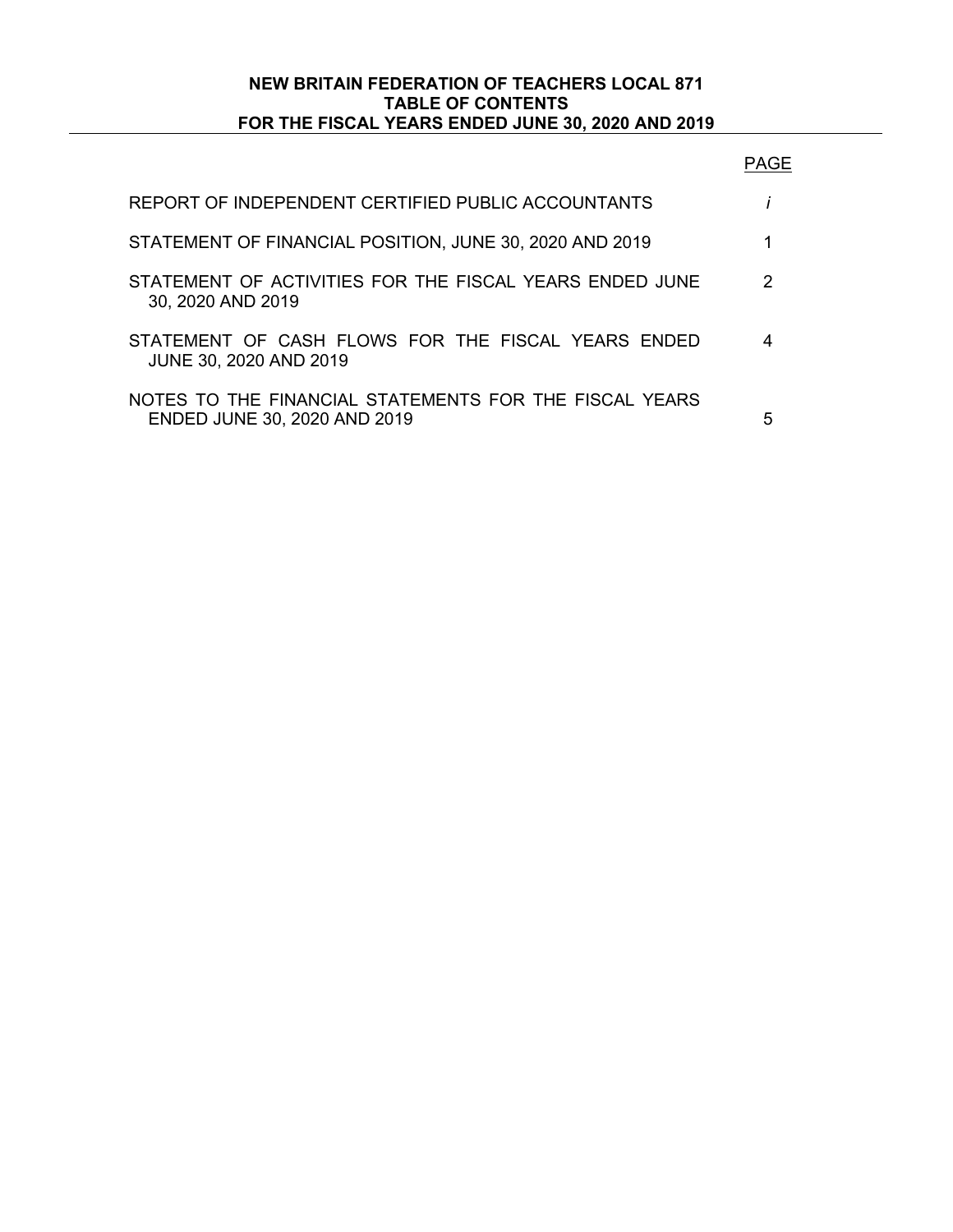

CERTIFIED PUBLIC ACCOUNTANTS 43 Enterprise Drive • Bristol, CT 06010-3990 • 860/582-6715 • Fax 860/585-6339

### *Independent Auditor's Report*

Executive Board New Britain Federation of Teachers, Local 871 PO Box 1521 New Britain, CT 06050

## **Report on the Financial Statements**

We have audited the accompanying financial statements of New Britain Federation of Teachers, Local 871, which comprise the statement of financial position as of June 30, 2020 and 2019, and the related statements of activities and cash flows for the years then ended, and the related notes to the financial statements.

## *Management's Responsibility for the Financial Statements*

Management is responsible for the preparation and fair presentation of these financial statements in accordance with accounting principles generally accepted in the United States of America; this includes the design, implementation, and maintenance of internal control relevant to the preparation and fair presentation of financial statements that are free from material misstatement, whether due to fraud or error.

#### *Auditor's Responsibility*

Our responsibility is to express an opinion on these financial statements based on our audit. We conducted our audit in accordance with auditing standards generally accepted in the United States of America. Those standards require that we plan and perform the audit to obtain reasonable assurance about whether the financial statements are free from material misstatement.

An audit involves performing procedures to obtain audit evidence about the amounts and disclosures in the financial statements. The procedures selected depend on the auditor's judgment, including the assessment of the risks of material misstatement of the financial statements, whether due to fraud or error. In making those risk assessments, the auditor considers internal control relevant to the entity's preparation and fair presentation of the financial statements in order to design audit procedures that are appropriate in the circumstances, but not for the purpose of expressing an opinion on the effectiveness of the entity's internal control. Accordingly, we express no such opinion. An audit also includes evaluating the appropriateness of accounting policies used and the reasonableness of significant accounting estimates made by management, as well as evaluating the overall presentation of the financial statements.

We believe that the audit evidence we have obtained is sufficient and appropriate to provide a basis for our audit opinion.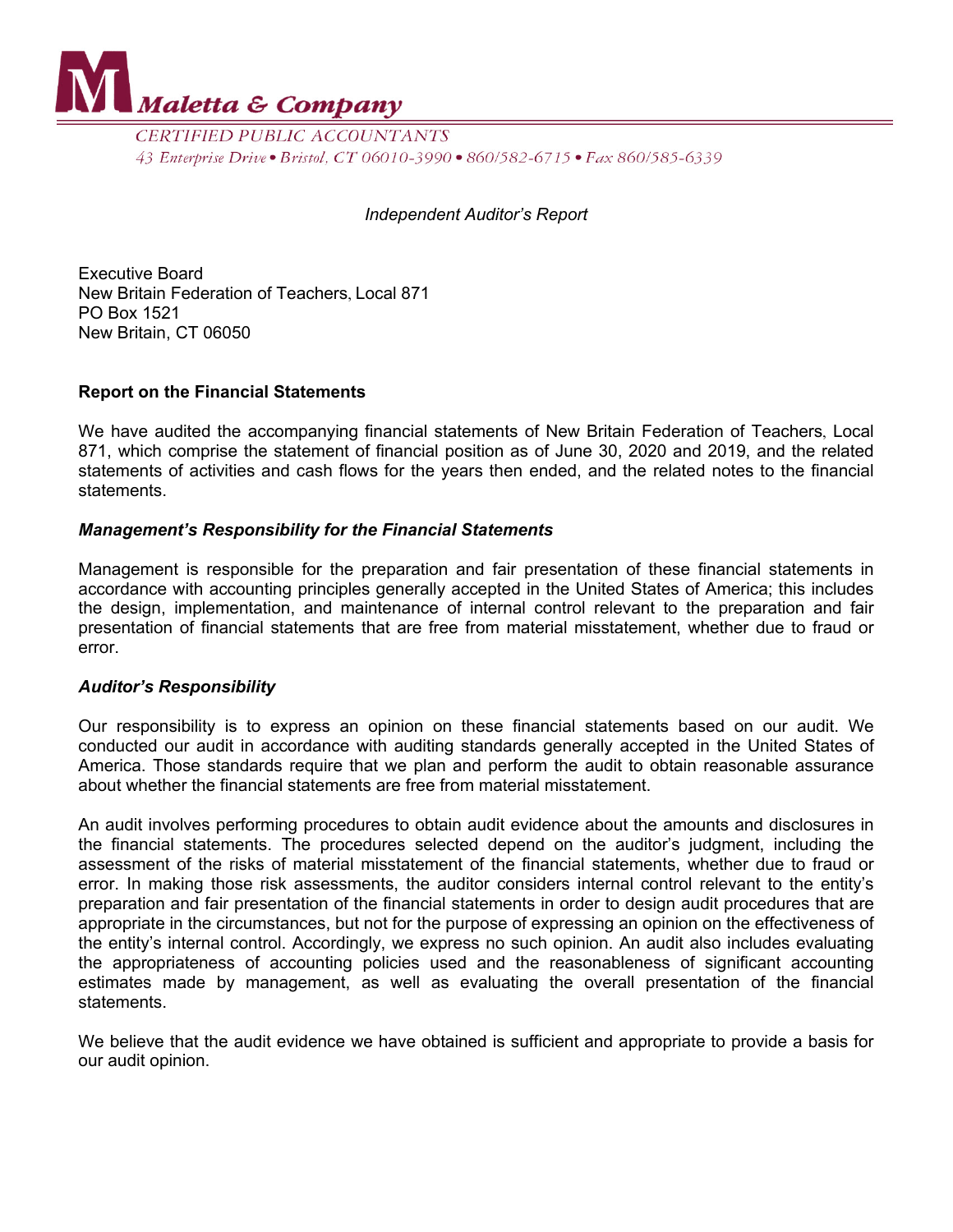## *Opinion*

In our opinion, the financial statements referred to above present fairly, in all material respects, the financial position of New Britain Federation of Teachers, Local 871 as of June 30, 2020 and 2019, and the changes in net assets and its cash flows for the years then ended in accordance with accounting principles generally accepted in the United States of America.

## *Emphasis of Matter*

As discussed in Note 7 to the financial statements, the 2020 financial statements have been restated to correct a misstatement. Our opinion is not modified with respect to this matter.

Welter & Company

Certified Public Accountants

Bristol, Connecticut April 27, 2021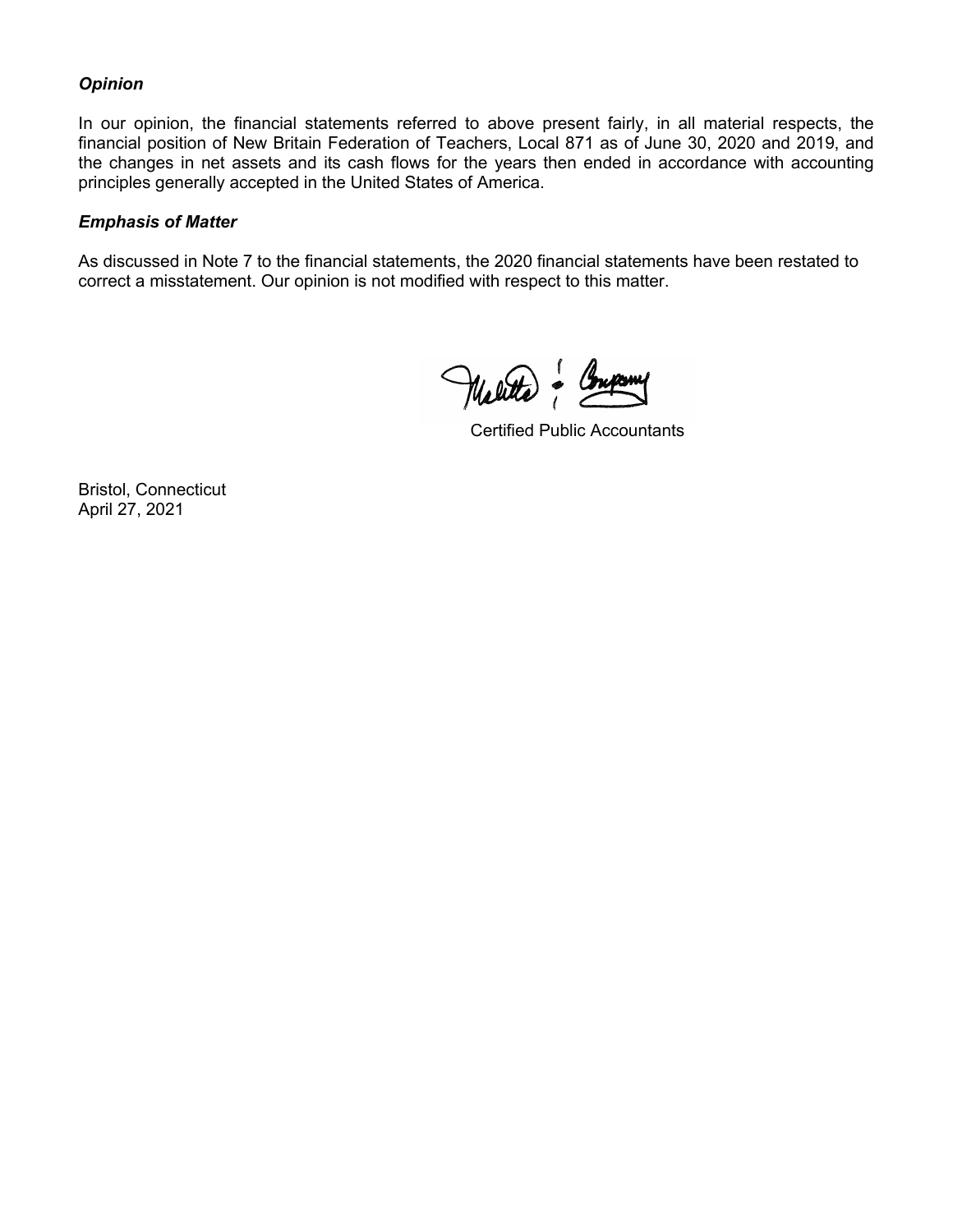## **NEW BRITAIN FEDERATION OF TEACHERS LOCAL 871 STATEMENT OF FINANCIAL POSITION AS OF JUNE 30, 2020 AND 2019**

|                                                | 2020 |          | 2019          |
|------------------------------------------------|------|----------|---------------|
| <b>ASSETS</b>                                  |      |          |               |
| <b>Current Assets:</b>                         |      |          |               |
| Cash - Checking                                | \$   | 56,813   | \$<br>96,152  |
| <b>Certificate of Deposit</b>                  |      | 75,000   | 74,987        |
| <b>Investments</b>                             |      | 168,359  | 163,177       |
| Dues Receivable                                |      | 63,830   | 61,709        |
| <b>Accounts Receivable</b>                     |      |          |               |
| <b>Prepaid Expenses</b>                        |      |          |               |
| <b>Total Current Assets</b>                    |      | 364,002  | 396,025       |
| Property and Equipment:                        |      |          |               |
| <b>Furniture and Equipment</b>                 |      | 6,647    | 6,647         |
| Less: Accumulated Depreciation                 |      | (6, 647) | (6, 647)      |
| Net Property and Equipment                     |      |          |               |
| Other Assets:<br><b>Security Deposits</b>      |      |          |               |
| <b>Total Assets</b>                            | \$   | 364,002  | \$<br>396,025 |
| <b>LIABILITIES AND NET ASSETS</b>              |      |          |               |
| <b>Current Liabilities:</b>                    |      |          |               |
| <b>Accounts Payable &amp; Accrued Expenses</b> | \$   | 55,995   | \$<br>85,891  |
| Payroll Taxes Payable                          |      | 663      | 2,443         |
| <b>Deferred Revenue</b>                        |      |          |               |
| <b>Total Current Liabilities</b>               |      | 56,658   | 88,334        |
| Net Assets:                                    |      |          |               |
| Net Assets without Donor Restrictions          |      | 307,344  | 307,691       |
| <b>Total Net Assets</b>                        |      | 307,344  | 307,691       |
| <b>Total Liabilities and Net Assets</b>        | \$   | 364,002  | \$<br>396,025 |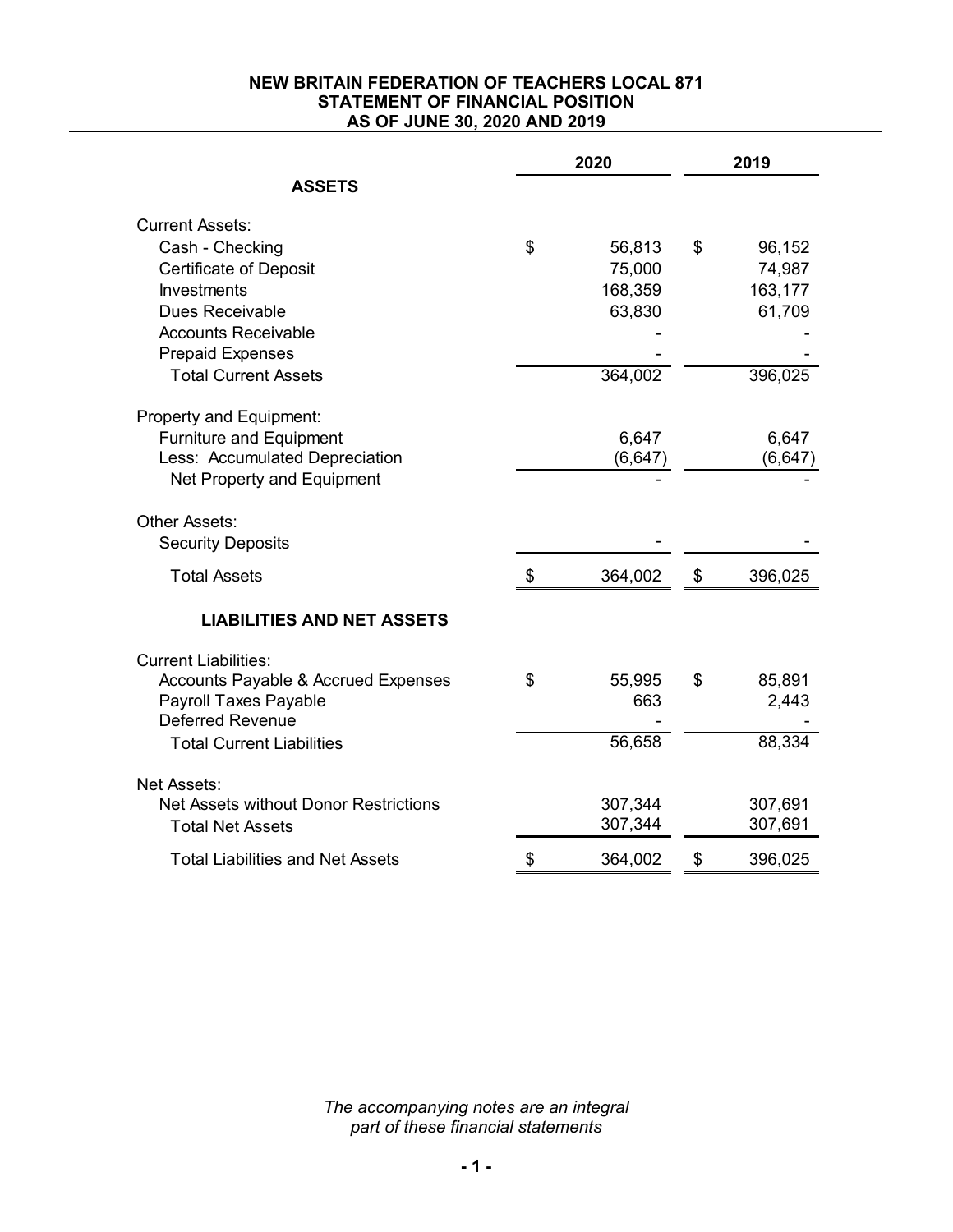#### **NEW BRITAIN FEDERATION OF TEACHERS LOCAL 871 STATEMENT OF ACTIVITIES FOR THE FISCAL YEARS ENDED JUNE 30, 2020 AND 2019**

# **Change in Net Assets Without Donor Restrictions**

|                                      | 2020 |                   | 2019 |         |
|--------------------------------------|------|-------------------|------|---------|
| <b>REVENUE</b>                       |      |                   |      |         |
| Dues and Agency Fees                 | \$   | 633,665           | \$   | 611,101 |
| <b>AFT CT Local Assistance</b>       |      | 17,333            |      | 13,333  |
| <b>Interest</b>                      |      | 169               |      | 77      |
| <b>Dividends</b>                     |      | 7,678             |      | 6,732   |
| Realized Gain/(Loss)                 |      |                   |      |         |
| Unrealized Gain/(Loss)               |      | (2, 497)          |      | 7,227   |
| Miscellaneous Income                 |      | 6,781             |      | 6,057   |
| <b>Total Revenue</b>                 |      | 663,129           |      | 644,527 |
| <b>EXPENSES</b>                      |      |                   |      |         |
| <b>Affiliation Dues:</b>             |      |                   |      |         |
| <b>AFT</b>                           |      | 198,989           |      | 185,051 |
| AFT CT                               |      | 219,824           |      | 207,607 |
| AFL-CIO                              |      | 9,677             |      | 9,141   |
| <b>Local Labor Council</b>           |      |                   |      |         |
| Union Membership Insurance           |      | 4,584             |      | 4,331   |
| <b>Fidelity Bonding</b>              |      |                   |      |         |
|                                      |      | 433,074           |      | 406,130 |
| <b>Personnel Services:</b>           |      |                   |      |         |
| <b>Officer &amp; Staff Payroll</b>   |      | 142,557           |      | 138,647 |
| Payroll Tax                          |      | 13,993            |      | 11,276  |
| <b>Fringe Benefits</b>               |      | 4,401             |      | 3,994   |
| <b>Building Rep Stipends</b>         |      | 16,500<br>177,451 |      | 18,800  |
| <b>Membership Services:</b>          |      |                   |      | 172,717 |
| <b>Negotiations &amp; Grievances</b> |      |                   |      | 3,604   |
| Audit/Accounting                     |      | 7,302             |      | 7,326   |
| Printing & Postage                   |      | 79                |      | 114     |
| <b>Training and Education</b>        |      | 5,400             |      |         |
| Good & Welfare                       |      | 3,298             |      | 3,164   |
| Social                               |      | 4,157             |      | 9,556   |
| Scholarships                         |      |                   |      | 3,000   |
|                                      |      | 20,236            |      | 26,764  |
| Union Governance:                    |      |                   |      |         |
| Conferences, Conventions & Meetings  |      | 4,866             |      | 15,508  |
|                                      |      | 4,866             |      | 15,508  |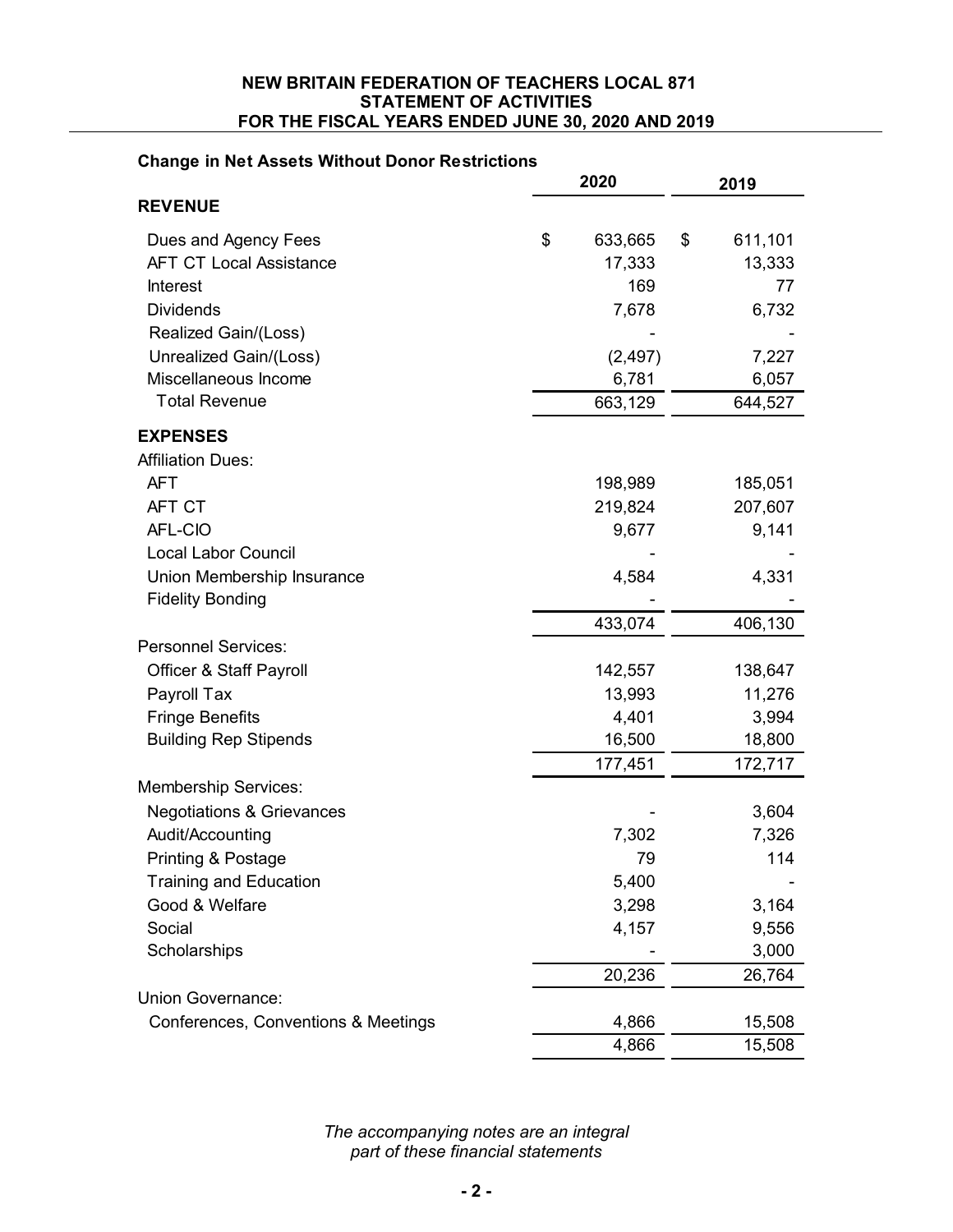## **NEW BRITAIN FEDERATION OF TEACHERS LOCAL 871 STATEMENT OF ACTIVITIES (CONT'D) FOR THE FISCAL YEARS ENDED JUNE 30, 2020 AND 2019**

|                                | 2020 |         | 2019 |         |  |
|--------------------------------|------|---------|------|---------|--|
| <b>EXPENSES (CONT'D)</b>       |      |         |      |         |  |
| <b>Operating Expenses:</b>     |      |         |      |         |  |
| <b>Bank Service Charges</b>    | \$   | 87      | \$   | 48      |  |
| <b>Equipment Leases</b>        |      | 2,451   |      | 2,053   |  |
| <b>Miscellaneous</b>           |      | 606     |      | 948     |  |
| <b>Office Expenses</b>         |      | 13,049  |      | 5,985   |  |
| Rent                           |      | 10,200  |      | 10,200  |  |
| <b>Utilities</b>               |      | 3,437   |      | 3,203   |  |
| Insurance                      |      |         |      |         |  |
| <b>Office Maintenance</b>      |      | 549     |      | 327     |  |
| Property Tax                   |      | 78      |      | 250     |  |
|                                |      | 30,457  |      | 23,014  |  |
| Other:                         |      |         |      |         |  |
| <b>Depreciation Expense</b>    |      |         |      |         |  |
|                                |      |         |      |         |  |
| <b>Total Expenses</b>          |      | 666,084 |      | 644,133 |  |
|                                |      |         |      |         |  |
| <b>Change in Net Assets</b>    |      | (2,955) |      | 394     |  |
| Net Assets - Beginning of Year |      | 307,691 |      | 307,297 |  |
| <b>Prior Period Adjustment</b> |      | 2,608   |      |         |  |
| Net Assets - End of Year       | \$   | 307,344 | \$   | 307,691 |  |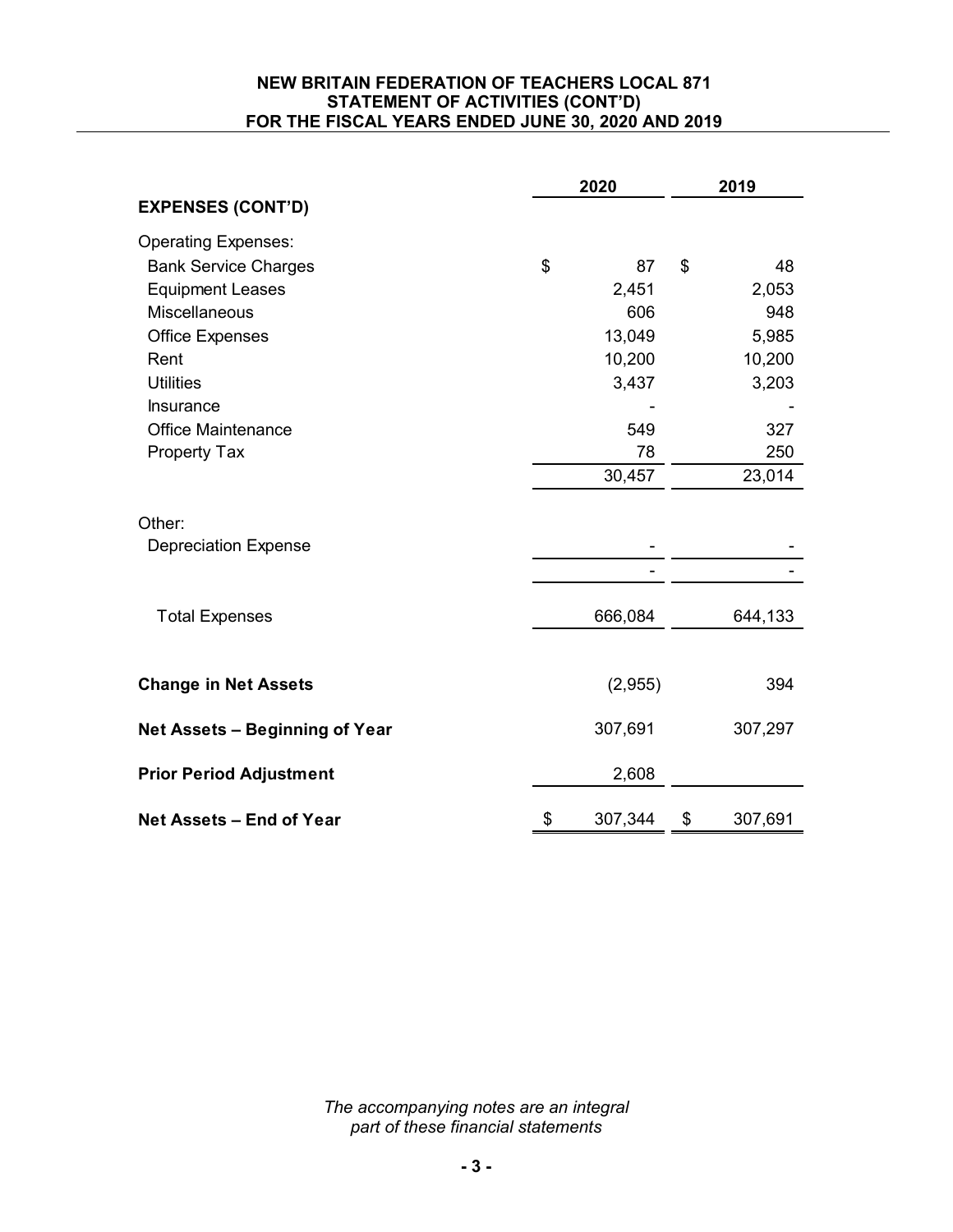## **NEW BRITAIN FEDERATION OF TEACHERS LOCAL 871 STATEMENT OF CASH FLOWS FOR THE FISCAL YEARS ENDED JUNE 30, 2020 AND 2019**

|                                                                                                | 2020 |           | 2019 |          |  |
|------------------------------------------------------------------------------------------------|------|-----------|------|----------|--|
| <b>Cash Flows from Operating Activities:</b>                                                   |      |           |      |          |  |
| <b>Change in Net Assets</b>                                                                    | \$   | (2,955)   | \$   | 394      |  |
| Adjustments to Reconcile Change in Net Assets to Net<br>Cash Provided by Operating Activities: |      |           |      |          |  |
| <b>Prior Period Adjustment</b>                                                                 |      | 2,608     |      |          |  |
| Depreciation                                                                                   |      |           |      |          |  |
| Unrealized Gain/(Loss)                                                                         |      | 2,497     |      | (7, 227) |  |
| <b>Change in Operating Assets &amp; Liabilities</b>                                            |      |           |      |          |  |
| Increase in Prepaid Expenses                                                                   |      |           |      |          |  |
| Increase in Accounts Receivable                                                                |      |           |      |          |  |
| Increase in Dues Receivable                                                                    |      | (2, 121)  |      | 1,623    |  |
| Decrease in Payroll Taxes Payable                                                              |      | (1,780)   |      | 1,202    |  |
| Increase in Accrued Expenses                                                                   |      | (29, 896) |      | 34,890   |  |
| Decrease in Deferred Revenue                                                                   |      |           |      |          |  |
|                                                                                                |      | (33, 797) |      | 37,715   |  |
| Net Cash Provided by Operating Activities                                                      |      | (31, 647) |      | 30,882   |  |
| <b>Cash Flows from Investing Activities:</b>                                                   |      |           |      |          |  |
| Purchase of Investments                                                                        |      | (7,692)   |      | (6, 673) |  |
| Purchase of Property and Equipment                                                             |      |           |      |          |  |
| Net Cash Used by Investing Activities                                                          |      | (7,692)   |      | (6, 673) |  |
| Net Increase (Decrease) in Cash & Cash Equivalents                                             |      | (39, 339) |      | 24,209   |  |
| CASH AND CASH EQUIVALENTS, BEGINNING OF YEAR                                                   |      | 96,152    |      | 71,943   |  |
| CASH AND CASH EQUIVALENTS, END OF YEAR                                                         | \$   | 56,813    | \$   | 96,152   |  |
| Supplemental Disclosures of Cash Flow Information:<br>Cash Paid During the Year for:           |      |           |      |          |  |
| <b>Income Taxes</b>                                                                            | \$   |           | \$   |          |  |
| Interest                                                                                       |      |           |      |          |  |
|                                                                                                | \$   |           | \$   |          |  |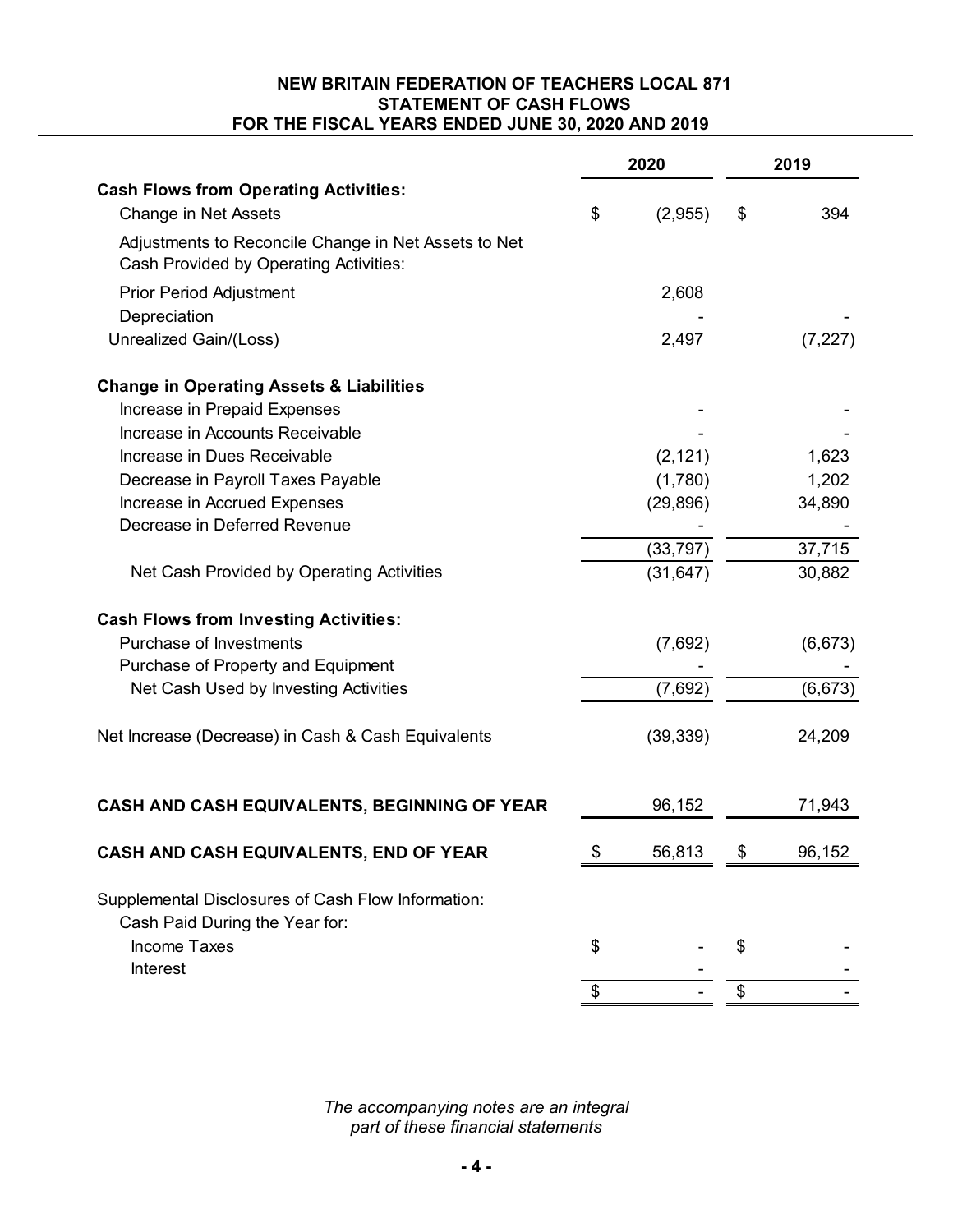## **NOTE 1 - SUMMARY OF SIGNIFICANT ACCOUNTING POLICIES**

The summary of significant accounting policies of the New Britain Federation of Teachers Local 871(NBFT) is presented to assist in understanding NBFT's financial statements. The financial statements and notes are representations of NBFT's management, who is responsible for their integrity and objectivity. These accounting policies conform to accounting principles generally accepted in the United States of America and have been consistently applied in the preparation of the financial statements.

## **Organization**

NBFT is a nonprofit local chapter representing public school teachers in New Britain, Connecticut in affiliation with the American Federation of Teachers, American Federation of Teachers of Connecticut and the Connecticut State AFL-CIO.

## **Basis of Accounting**

NBFT represents its financial statements on the accrual basis of accounting in compliance with accounting principles generally accepted in the United States of America.

#### **Financial Statement Presentation**

The financial statement presentation follows generally accepted accounting principles for Not-For-Profit Entities. Under these provisions, net assets and revenues, expenses, gains and losses are classified based on the existence or absence of donor-imposed restrictions. Accordingly, the net assets of NBFT and changes therein are classified and reported as follows:

Net Assets without Donor Restrictions are not subject to donor-imposed stipulations or the restrictions have expired and may be expended for any purpose in performing the primary objectives of NBFT. These assets may be designated for specific purposes by action of NBFT Officers and Executive Board.

Net Assets with Donor Restrictions are subject to donor-imposed stipulations that can be fulfilled by actions of NBFT or that expire by the passage of time.

Revenues, including promises to give, are reported as increases in net assets without donor restrictions unless use of the related asset is limited by donor or grantor-imposed restrictions. Expenses are reported as decreases in net assets with donor restrictions. Gains and losses on investments and other assets or liabilities are reported as increases or decrease in net assets without donor restrictions unless their use is restricted by explicit donor stipulation or by law. Expirations of net assets with donor restrictions (i.e., the donor-stipulated purpose has been fulfilled and/or the stipulated time period has elapsed) are reported as reclassifications between the applicable classes of net assets. NBFT has no net assets with donor restrictions for the years ended June 30, 2020 and 2019.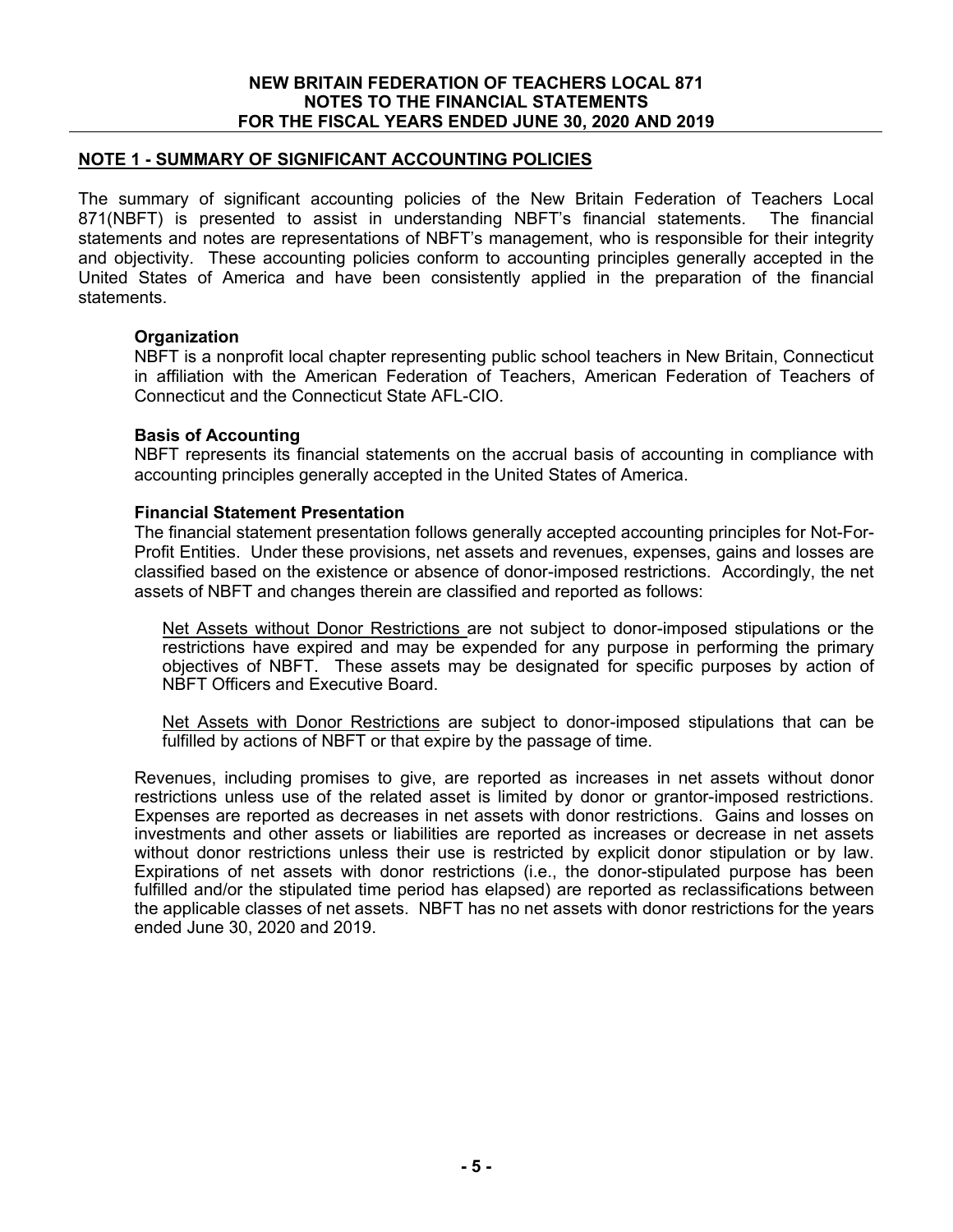# **NOTE 1 - SUMMARY OF SIGNIFICANT ACCOUNTING POLICIES (CONT'D)**

### **Property and Equipment**

NBFT follows the practice of capitalization, at cost, all expenditures for property and equipment in excess of \$1,000. Depreciation is computed utilizing the straight-line method over the estimated useful life of five to ten years.

|                                         | 2020 |       |              |  |    |              |
|-----------------------------------------|------|-------|--------------|--|----|--------------|
|                                         |      |       |              |  |    | Accumulated  |
|                                         |      | Cost  | Depreciation |  |    | Depreciation |
| <b>Furniture and Fixtures Equipment</b> | \$   | 6,647 | \$           |  | \$ | 6,647        |
| <b>Total Property and Equipment</b>     | \$   | 6,647 | \$           |  | \$ | 6,647        |
|                                         |      |       | 2019         |  |    |              |
|                                         |      |       |              |  |    | Accumulated  |
|                                         |      | Cost  | Depreciation |  |    | Depreciation |
| <b>Furniture and Fixtures Equipment</b> | \$.  | 6,647 | \$           |  | \$ | 6,647        |
| <b>Total Property and Equipment</b>     | \$   | 6,647 | \$           |  | S  | 6,647        |

## **Investments**

NBFT records investments in marketable securities at fair value. Gains or losses from market fluctuations are recognized in the period in which the fluctuations occur. Purchases and sales of securities are reflected on a trade-date basis. Realized gains and losses on sales of securities are based on average cost.

## **Use of Estimates**

The preparation of financial statements in conformity with accounting principles general accepted in United States of America requires management to make estimates and assumptions that affect certain reported amounts and disclosures. Accordingly, actual results could differ from those estimates.

#### **Income Taxes**

The New Britain Federation of Teachers Local 871 is exempt from federal income tax under Section 501(c)(5) of the Internal Revenue Code.

#### **Dues and Agency Fees**

Dues and agency fees are withheld from members' wages by the City of New Britain Board of Education. These amounts are remitted monthly to NBFT during the school year.

#### **Cash and Cash Equivalents**

NBFT considers all higly liquid monetary certificate of deposit instruments purchased with a maturity of six months of less to be cash equivalents.

NBFT's cash balances are insured by the Federal Deposit Insurance Corporation and/or National Credit Union Administration. At times, these balances may exceed the Federal insurance limits; however, NBFT has not experienced any losses with respect to its bank balances in excess of government provided insurance. Management believes that no significant concentration of credit risk exists with respect to these cash balances at June 30, 2020.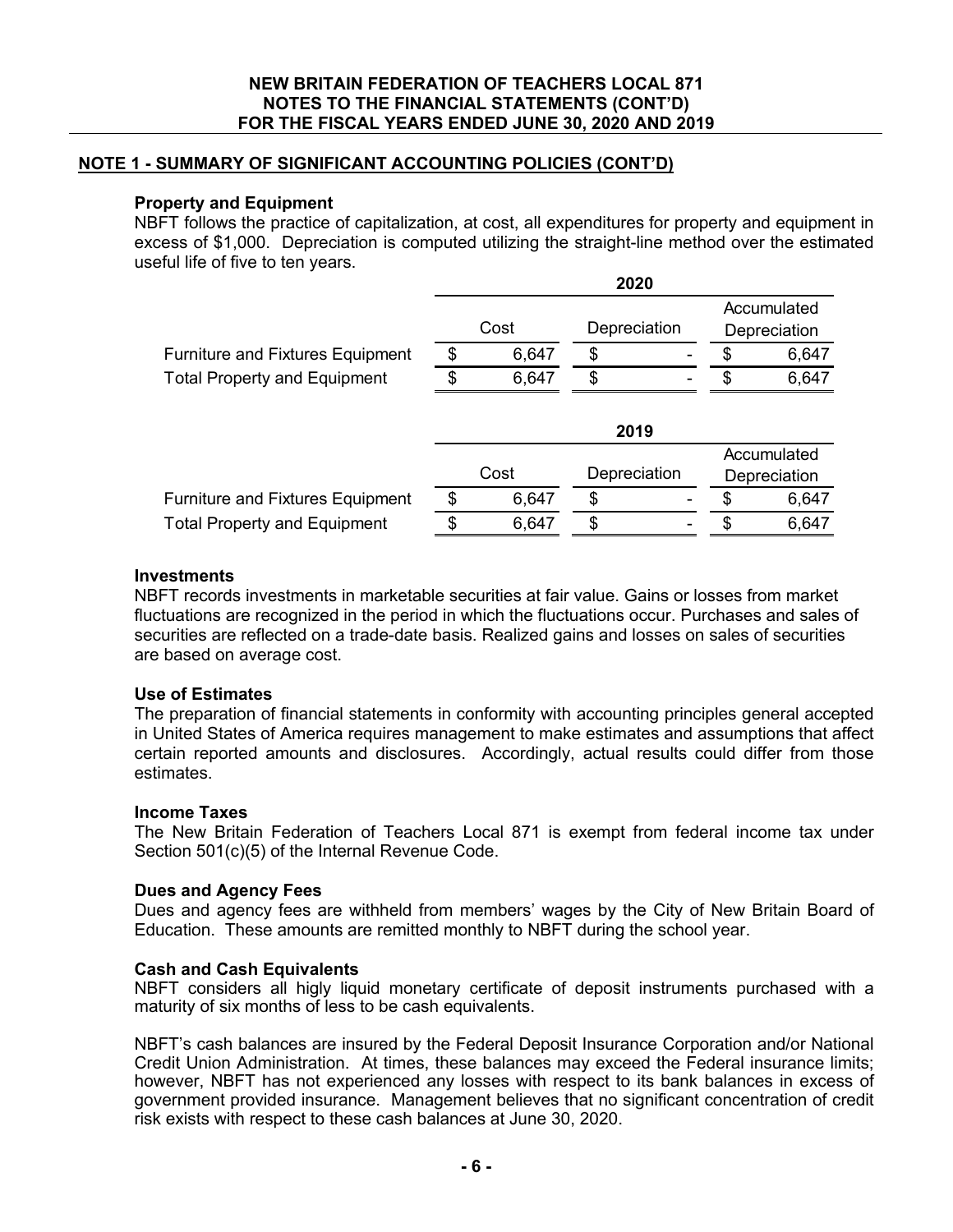## **NOTE 1 - SUMMARY OF SIGNIFICANT ACCOUNTING POLICIES (CONT'D)**

#### **Functional Allocation of Expenses**

The costs of providing various programs and other activities have been summarized on a functional basis in the Statement of Activities and in the Statement of Functional Expenses. Expenses are recorded directly to program services or management and general categories based on specific identification. Certain costs have been allocated among program services and management and general categories.

The financial statements report certain categories of expenses that are attributed to more than one program or supporting function. Therefore, expenses require allocation on a reasonable basis that is consistently applied. The expenses are allocated on the basis of estimates of time and effort.

#### **NOTE 2 – AVAILIABILITY & LIQUIDITY**

Financial assets available for general expenditure, that is, without donor or other restrictions limiting their use, within one year of the balance sheet date, are as follows:

| Cash - Checking        | 56,815    |
|------------------------|-----------|
| Certificate of Deposit | 75,000    |
|                        | \$131,815 |

NBFT has investment funds of \$168,359 and \$163,177 for the years ended June 30, 2020 and 2019, although NBFT does not intend to spend from this investment fund it could be made available for general expenditures.

#### **NOTE 3 – FUNCTIONAL EXPENSE**

|                                     |                       |         |                | General & |    |         |  |
|-------------------------------------|-----------------------|---------|----------------|-----------|----|---------|--|
|                                     | <b>Representation</b> |         | Administration |           |    | Total   |  |
| <b>Affiliation Dues</b>             | \$                    | 433,074 | \$             |           | \$ | 433,074 |  |
| <b>Personnel Services</b>           |                       | 141,333 |                | 36,118    |    | 177,451 |  |
| <b>Operations</b>                   |                       | 24,188  |                | 6,269     |    | 30,457  |  |
| Conferences, Conventions & Meetings |                       | 3,876   |                | 990       |    | 4,866   |  |
| <b>Membership Services</b>          |                       | 12,918  |                | 7,318     |    | 20,236  |  |
| Arbitration, Negotiations & Legal   |                       |         |                |           |    |         |  |
|                                     | \$                    | 615,389 | \$             | 50,695    | S  | 666,084 |  |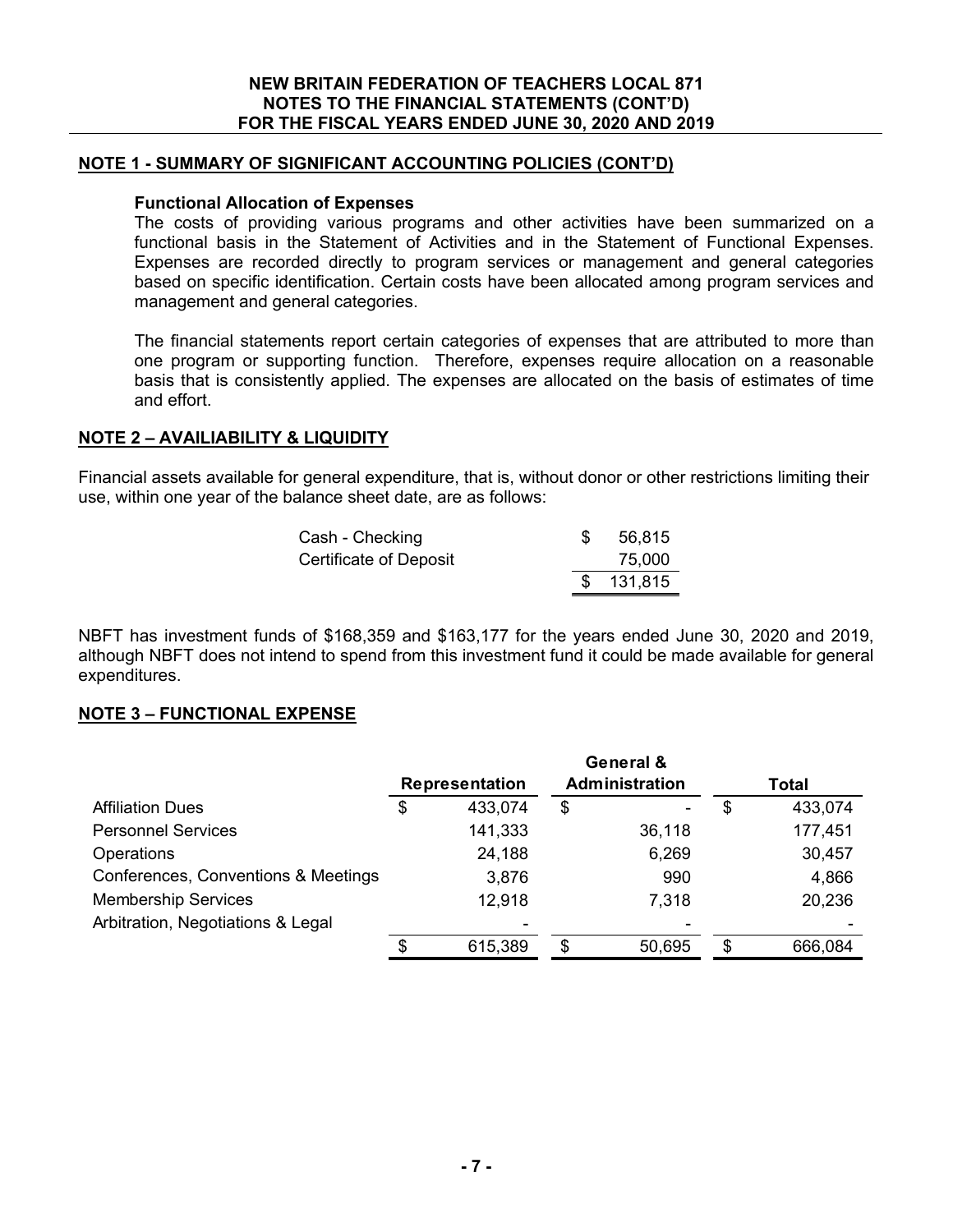# **NOTE 4 – FAIR VALUE OF FINANCIAL INSTRUMENTS**

Financial Accounting Standards Board (FASB), Accounting Standards Codification (ASC) 820, Fair Value Measurements and Disclosures, provides the framework for measuring fair value. That framework provides a fair value hierarchy that prioritizes the inputs to valuation techniques used to measure fair value. The hierarchy gives the highest priority to unadjusted quoted prices in active markets for identical assets or liabilities (Level 1 measurements) and the lowest priority to unobservable inputs (Level 3 measurements). The three levels of the fair value hierarchy under FASB ASC 820 are described below:

- *Level 1* Inputs to the valuation methodology are unadjusted quoted prices for identical assets or liabilities in active markets that NBFT has the ability to access.
- *Level 2* Inputs to the valuation methodology include:
	- Quoted prices for similar assets or liabilities in active markets;
	- Quoted prices for identical or similar assets or liabilities in inactive markets;
	- Inputs other than quoted prices that are observable for the assets or liability;
	- Inputs that are derived principally from or corroborated by observable market data by correlation or other means.

If the asset or liability has a specified (contractual) term, the Level 2 input must be observable for substantially the full term of the assets or liability.

0000

*Level 3* – Inputs to the valuation methodology are unobservable and significant to the fair value measurement.

The asset or liability's fair value measurement level within the fair value hierarchy is based on the lowest level of any input that is significant to the fair value measurement. Valuation techniques used need to maximize the use of observable inputs and minimize the use of unobservable inputs.

The following tables sets forth by level, within the fair value hierarchy, NBFT's assets at fair value as of June 30, 2020 and 2019:

|                                    |           |         | ZUZU                                                                                  |                                                 |                                                            |   |                                                 |  |
|------------------------------------|-----------|---------|---------------------------------------------------------------------------------------|-------------------------------------------------|------------------------------------------------------------|---|-------------------------------------------------|--|
|                                    |           |         |                                                                                       | Fair Value Measurements at Reporting Date Using |                                                            |   |                                                 |  |
|                                    | 6/30/2020 |         | <b>Quoted Prices in</b><br><b>Active Markets</b><br>for Identical<br>Assets (Level 1) |                                                 | <b>Significant Other</b><br>Observable<br>Inputs (Level 2) |   | Significant<br>Unobservable<br>Inputs (Level 3) |  |
| <b>Washington Mutual Investors</b> |           |         |                                                                                       |                                                 |                                                            |   |                                                 |  |
| Bond Fund - A                      | \$        | 111,033 | \$                                                                                    | 111,033                                         | \$                                                         |   | \$                                              |  |
| The Bond Fund of America - A       |           | 57,326  |                                                                                       | 57,326                                          |                                                            |   |                                                 |  |
| 12 Month Certificate of Deposit    |           | 75,000  |                                                                                       | 75,000                                          |                                                            |   |                                                 |  |
|                                    | \$        | 243,359 | \$                                                                                    | 243,359                                         | \$                                                         | ۰ | \$                                              |  |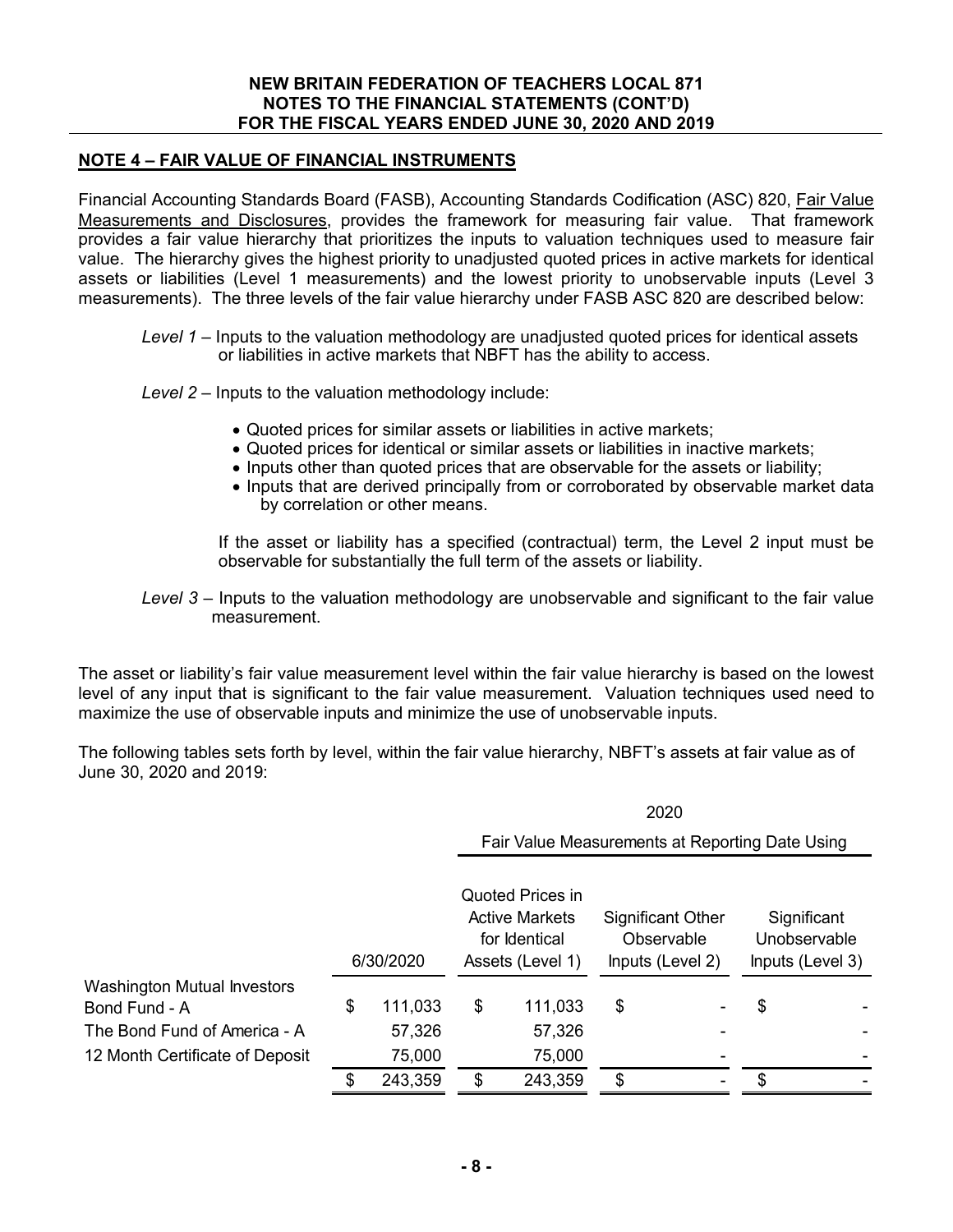# **NOTE 4 – FAIR VALUE OF FINANCIAL INSTRUMENTS(CONT'D)**

|                                    |           |         | 2019<br>Fair Value Measurements at Reporting Date Using                        |         |                                                            |  |                                                 |  |
|------------------------------------|-----------|---------|--------------------------------------------------------------------------------|---------|------------------------------------------------------------|--|-------------------------------------------------|--|
|                                    | 6/30/2019 |         | Quoted Prices in<br><b>Active Markets</b><br>for Identical<br>Assets (Level 1) |         | <b>Significant Other</b><br>Observable<br>Inputs (Level 2) |  | Significant<br>Unobservable<br>Inputs (Level 3) |  |
| <b>Washington Mutual Investors</b> |           |         |                                                                                |         |                                                            |  |                                                 |  |
| Bond Fund - A                      | \$        | 111,123 | \$                                                                             | 111,123 | \$                                                         |  | \$                                              |  |
| The Bond Fund of America - A       |           | 52,054  |                                                                                | 52,054  |                                                            |  |                                                 |  |
| 12 Month Certificate of Deposit    |           | 74,987  |                                                                                | 74,987  |                                                            |  |                                                 |  |
|                                    |           | 238,164 |                                                                                | 238,164 | \$.                                                        |  |                                                 |  |

## **NOTE 5 – COMMITMENTS**

## **Minimum Annual Lease Payments**

NBFT has entered into two operating lease arrangements. NBFT leases office equipment as well as office space located at 238 South Main Street, New Britain, CT. The minimum annual lease payments are as follows:

| 2020 | \$<br>12,009 |
|------|--------------|
| 2021 | 12,009       |
| 2022 |              |
| 2023 |              |
| 2024 |              |

## **NOTE 6 – TAXES**

All necessary federal, state, and local tax reports have been filed in a timely and accurate fashion. This includes any reports due to regulatory agencies.

## **NOTE 7 – PRIOR PERIOD ADJUSTMENT**

A prior period adjustment in the amount of \$2,608 was recorded for a prior year liability that was not incurred.